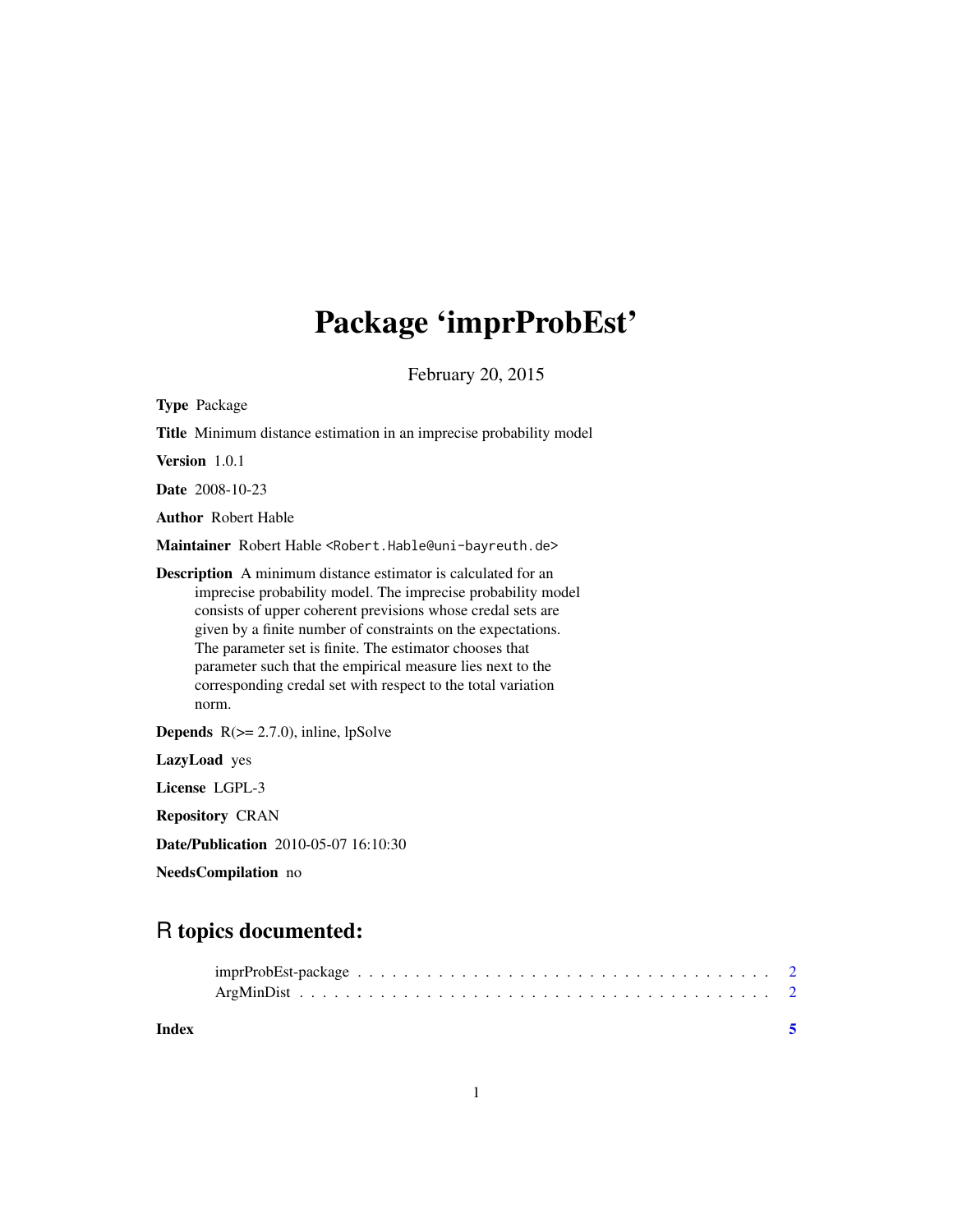<span id="page-1-0"></span>

## Description

A minimum distance estimator is calculated for an imprecise probability model. The imprecise probability model consists of upper coherent previsions whose credal sets are given by a finite number of constraints on the expectations. The parameter set is finite. The estimator chooses that parameter such that the empirical measure lies next to the corresponding credal set with respect to the total variation norm.

### Details

| Package:  | imprProbEst |
|-----------|-------------|
| Type:     | Package     |
| Version:  | 1.0         |
| Date:     | 2008-10-23  |
| License:  | LGPL-3      |
| LazyLoad: | yes         |

library(imprProbEst

#### Note

R programming support was given by Matthias Kohl

#### Author(s)

Robert Hable

Maintainer: Robert Hable <Robert.Hable@uni-bayreuth.de>

#### References

Hable (2008) *Data-Based Decisions under Complex Uncertainty*, Ph.D. thesis, LMU Munich, *in preparation*

Walley, P. (1991) *Statistical reasoning with imprecise probabilities*. Chapman & Hall, London.

ArgMinDist *A Minimum Distance Estimation*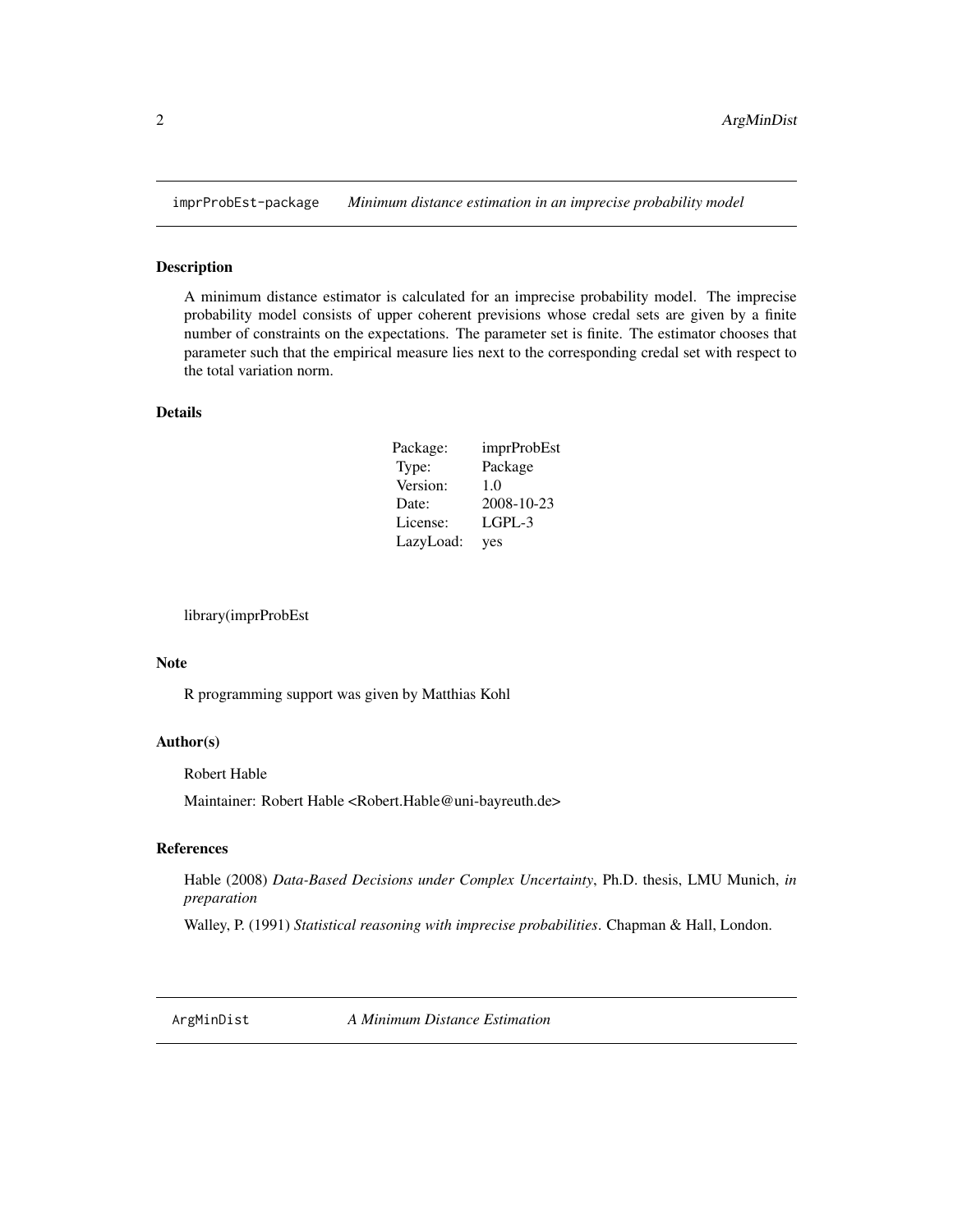# ArgMinDist 3

#### Description

The function calculates a minimum distance estimator for an imprecise probability model. The imprecise probability model consists of upper coherent previsions whose credal sets are given by finite numbers of constraints on the expectations. The parameter set is finite. The estimator chooses that parameter such that the empirical measure lies next to the corresponding credal set with respect to the total variation norm.

#### Usage

ArgMinDist(x, lbomega, ubomega, epsilon, ImpreciseModel)

#### Arguments

| X.      | a matrix where each row corresponds to one observation            |
|---------|-------------------------------------------------------------------|
| lbomega | a vector containing the lower bounds of the sample space          |
| ubomega | a vector containing the upper bounds of the sample space          |
| epsilon | a positive real number; step size of the discretization           |
|         | ImpreciseModel a list of upper coherent previsions; see 'Details' |

#### Details

The matrix x containes independent identically distributed data. Each row corresponds to one observation. The sample space is assumed to be a hyperrectangle in

 $R^k$ 

. The lower bounds of this hyperrectangle are given by lbomega; the upper bounds of this hyperrectangle are given by ubomega. Accordingly, length(lbomega), length(ubomega) and length(x[,1]) are equal to k.

Smaller values of epsilon may lead to more accurate results but increase the calculation time. Too small values of epsilon may cause an error due to RAM limitations.

ImpreciseModel containes an imprecise model consisting of upper coherent previsions. ImpreciseModel is a list; each component of ImpreciseModel is again a list which corresponds to an upper coherent prevision. Each upper coherent prevision is given by a list containing a list of functions and a corresponding vector of upper previsions.

For example, the imprecise model ImpreciseModel may consist of three coherent upper previsions ImpreciseModel <- list(CohUpPrev1,CohUpPrev2,CohUpPrev3). CohUpPrev1 may be defined by CohUpPrev1 <- list(ListOfFunctions,UpperPrevisions). Here, ListOfFunctions is a list of functions, e.g., ListOfFunctions  $\leq$  list(f1, f2, f3, f4). Every function has to accept a single numeric argument and to return a numeric vector of the same length; the infimum of every function has to be 0, the supremum has to be 1. UpperPrevisions is a vector which contains the values of the upper coherent prevision at the functions in ListOfFunctions. That is, e.g., UpperPrevisions[2] is the value of the upper prevision at the function  $f2$ . Accordingly, the number of elements of the list ListOfFunctions is equal to length(UpperPrevisions).

The estimation is that coherent upper prevision whose credal set has minimal total variation distance to the empirical measure generated by the observations x. Confer Hable (2008) for the definition of this minimum distance estimator; confer Walley (1991) and Hable (2008) for the theory of imprecise probabilities based on coherent upper previsions or coherent lower previsions.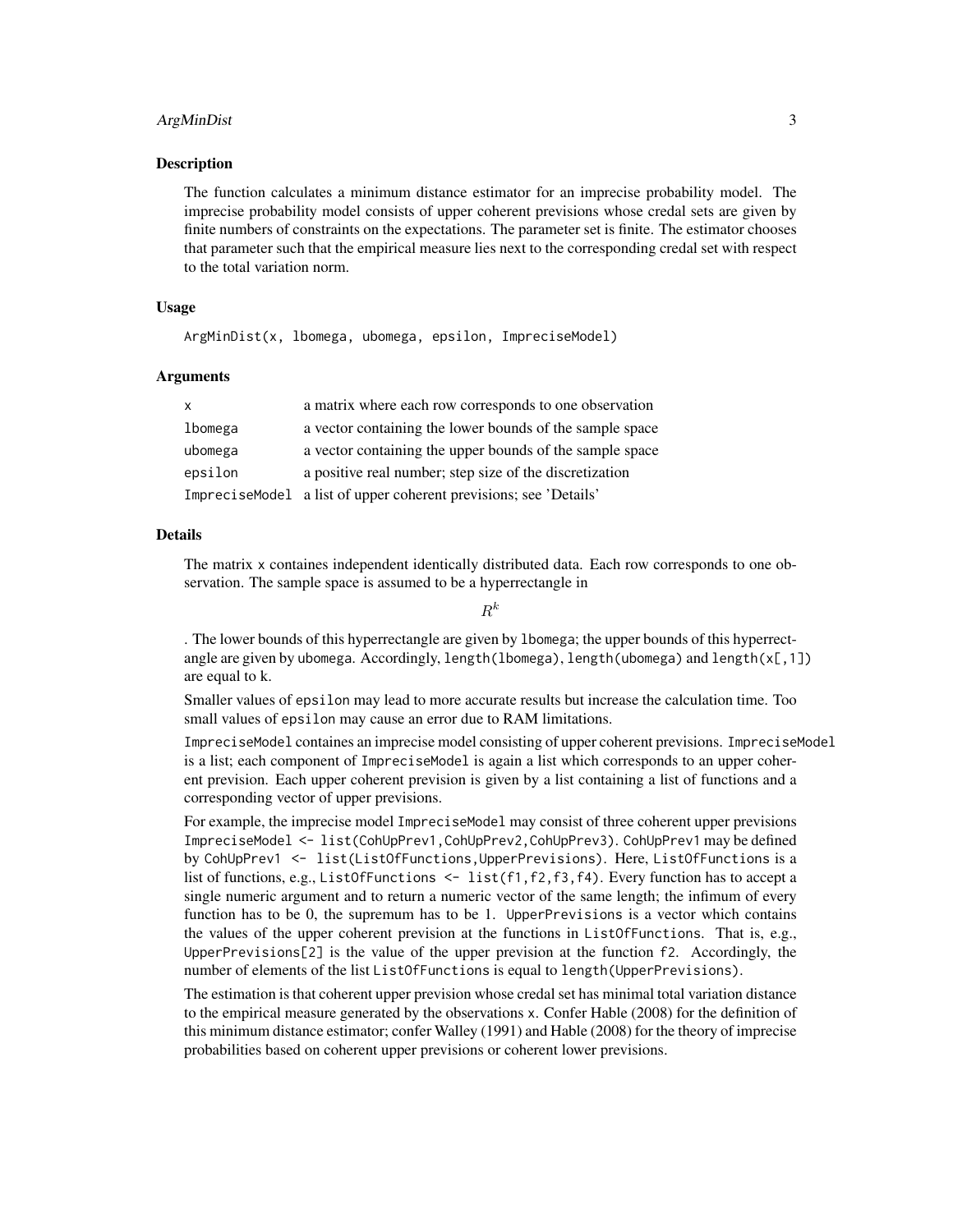# Value

ArgMinDist returns a list, e.g. results, containing three components

| results「ſ111 | the estimation; that is, the number of the minimizing coherent upper prevision<br>in ImpreciseModel |
|--------------|-----------------------------------------------------------------------------------------------------|
| results「[2]] | the total variation distance of the minimizing coherent upper prevision                             |
| results[[3]] | the number of linear programms which had to be solved                                               |

## Note

R programming support was given by Matthias Kohl

# Author(s)

Robert Hable

# References

Hable, R. (2008) *Data-Based Decisions under Complex Uncertainty*. Ph.D. thesis, LMU Munich, *in preparation*.

Walley, P. (1991) *Statistical reasoning with imprecise probabilities*. Chapman & Hall, London.

#### Examples

```
f1 <- function(v){ ifelse( abs(v-1)<1e-10 ,1,0) }
f2 <- function(v){ ifelse( abs(v-2)<1e-10 ,1,0) }
f3 <- function(v){ ifelse( abs(v-3)<1e-10 ,1,0) }
f4 <- function(v){ 1-ifelse( abs(v-3)<1e-10 ,1,0) }
x \leftarrow \text{matrix}(c(1, 2, 3, 4), nrow=1)UpperPrevisions1 <- c(1/4-0.03,1/4-0.03,1/4+0.01,1)
ListOfFunctions1 <- list(f1,f2,f3,f4)
CohUpPrev1 <- list(ListOfFunctions1,UpperPrevisions1)
UpperPrevisions2 <- c(1/4-0.04,1/4+0.04,1/4-0.01)
ListOfFunctions2 <- list(f1,f2,f3)
CohUpPrev2 <- list(ListOfFunctions2,UpperPrevisions2)
ImpreciseModel <- list(CohUpPrev1,CohUpPrev2)
lbomega <- 1
ubomega <- 4
epsilon <- 0.01
```
ArgMinDist(x,lbomega,ubomega,epsilon,ImpreciseModel)